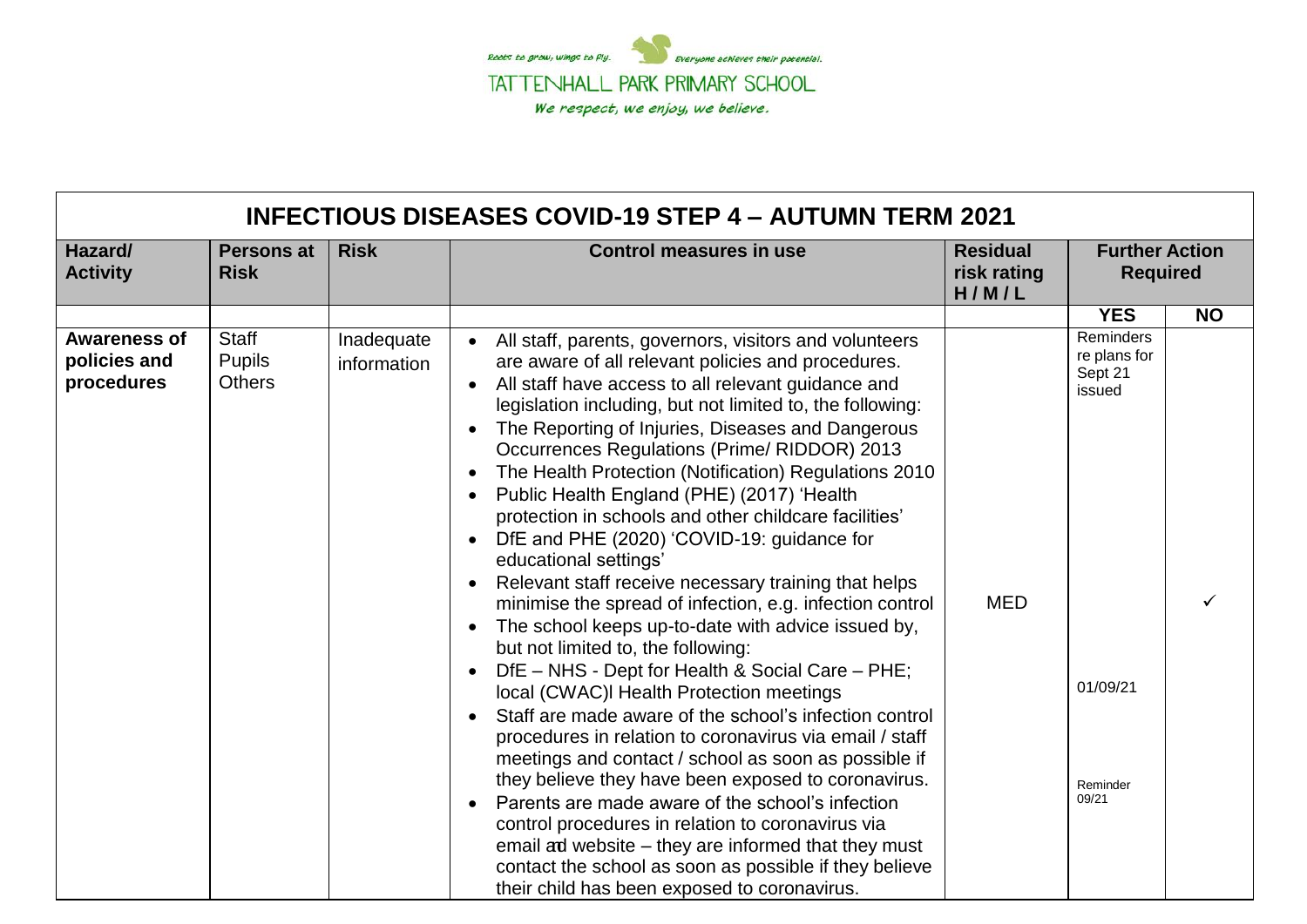

|                                                                                       |                                                |                      | Pupils are made aware of the need to tell a member<br>of staff if they feel unwell.                                                                                                                                                                                                                                                                                                                                                                                                                                                                                                                                                           |            | Assemblies<br>/CT                                                                                          |  |
|---------------------------------------------------------------------------------------|------------------------------------------------|----------------------|-----------------------------------------------------------------------------------------------------------------------------------------------------------------------------------------------------------------------------------------------------------------------------------------------------------------------------------------------------------------------------------------------------------------------------------------------------------------------------------------------------------------------------------------------------------------------------------------------------------------------------------------------|------------|------------------------------------------------------------------------------------------------------------|--|
| <b>Disruption to</b><br>the running of<br>the school in<br>cases of local<br>outbreak | <b>Staff</b><br><b>Pupils</b><br><b>Others</b> | Infection<br>control | The school has an up-to-date Business Continuity<br>$\bullet$<br>Plan in place – the plan is reviewed as necessary.<br>The school adheres to and keeps up-to-date with the<br>$\bullet$<br>latest local and national advice about school closures<br>- advice is sought from the local HPT or DfE helpline<br>where required.<br>Follow Government advice / instructions                                                                                                                                                                                                                                                                      | <b>MED</b> | 09/21to be<br>reviewed/<br>updated                                                                         |  |
| Use of<br><b>Transport</b>                                                            | <b>Staff</b><br><b>Pupils</b><br><b>Others</b> | Infection<br>Control | It is recommended that facemasks are worn in<br>enclosed / crowded spaces where contact with<br>people you don't normally meet occurs. This includes<br>public transport and dedicated transport to school<br>School will follow director of public health advice in<br>cases of local outbreak.<br>School will put into place any actions or precautions<br>advised by their CWAC HPT.                                                                                                                                                                                                                                                       | <b>MED</b> |                                                                                                            |  |
| <b>Cleaning of</b><br>school                                                          | <b>Staff</b><br><b>Pupils</b><br><b>Others</b> | Infection<br>Control | All hard surfaces to be cleaned on a regular basis,<br>this will include<br>All door handles<br>➤<br>All tables and chairs used by staff and pupils<br>$\triangleright$ Toilet flushes and regular cleaning of toilets.<br>All classrooms to have spray disinfectant and where<br>possible disposable cloths. If disposable cloths are<br>not available use once and then put in wash.<br>Regular cleaning of surfaces will reduce the risk of<br>spreading the virus.<br>All used cloths thrown away following cleaning of<br>$\bullet$<br>isolation room to be double bagged and then<br>placed in a secure area i.e. lockable bin outside. | <b>MED</b> | Adapt<br>current<br>practice JH<br>to liaise<br>with<br><b>Brandalls</b><br>Ensure in<br>place<br>01/09/21 |  |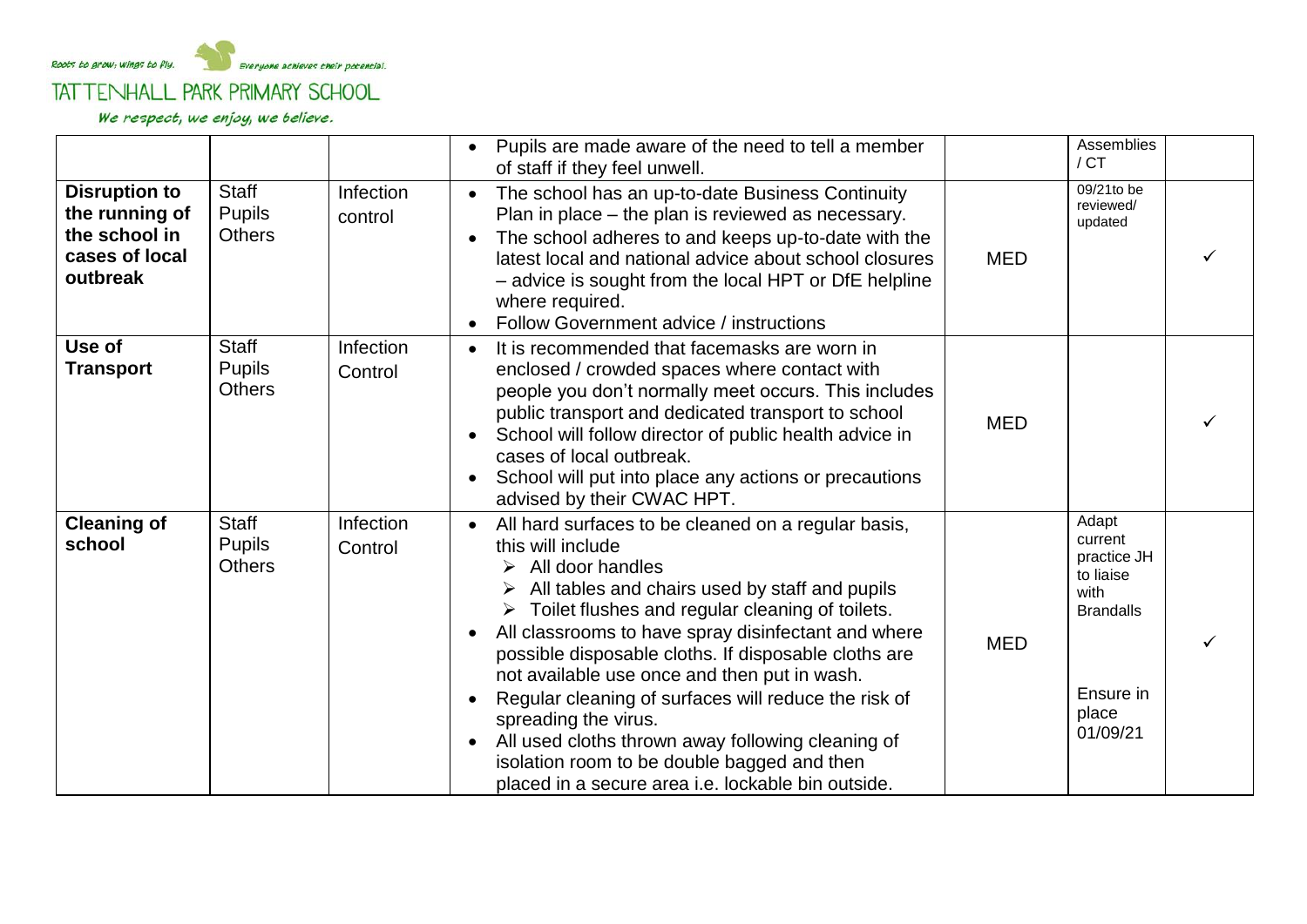

| <b>Ventilation</b><br>class/office | <b>Pupils</b><br><b>Staff</b>                  | Infection<br>control | Identify any poorly ventilated spaces - take steps to<br>improve fresh air flow<br>If the mechanical ventilation systems (e.g. in centre<br>of school) is used to drawfresh air or extract air from<br>a room these should be adjusted to increase the<br>ventilation rate wherever possible<br>Government rolling out issue of CO2 monitors to<br>support good ventilation.<br>Where appropriate open external windows, internal<br>doors, external doors to improve natural ventilation<br>If external doors are opened, ensure that they are not<br>fire doors and are safe to do so. Ensure outside<br>gates are locked.                                                                                             | <b>MED</b> | <b>Class</b><br>teachers to<br>ensure<br>windows are<br>open and<br>exchange of<br>air when room<br>is empty. |  |
|------------------------------------|------------------------------------------------|----------------------|--------------------------------------------------------------------------------------------------------------------------------------------------------------------------------------------------------------------------------------------------------------------------------------------------------------------------------------------------------------------------------------------------------------------------------------------------------------------------------------------------------------------------------------------------------------------------------------------------------------------------------------------------------------------------------------------------------------------------|------------|---------------------------------------------------------------------------------------------------------------|--|
| Poor hygiene<br>practice           | <b>Staff</b><br><b>Pupils</b><br><b>Others</b> | <b>III Health</b>    | You should continue to ensure that children clean<br>their hands regularly, this can be done with soap and<br>water or hand sanitiser<br>Staff and visitors are encouraged to wash their hands<br>with soap or alcohol-based sanitiser (that contains no<br>less than 60% alcohol) and follow infection control<br>procedures in accordance with the DfE and PHE's<br>guidance.<br>Sufficient amounts of soap (or hand sanitiser where<br>applicable), clean water and paper towels are<br>supplied in all toilets and kitchen areas.<br>Pupils are supervised by staff when washing their<br>hands to ensure it is done correctly, where<br>necessary.<br>Pupils are discouraged from sharing cutlery, cups or<br>food. | <b>MED</b> | Maintain<br>practice                                                                                          |  |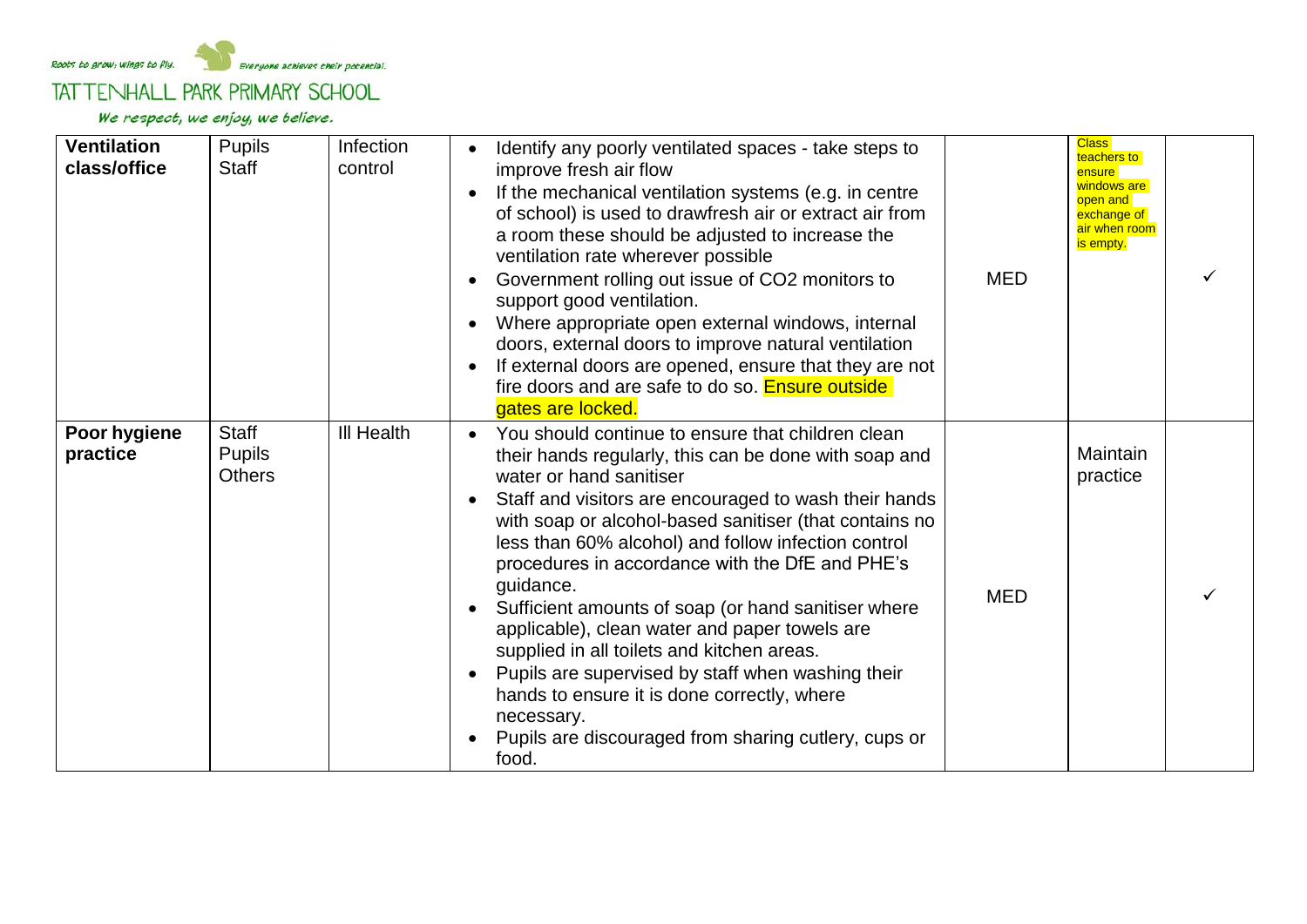.<br>Everyone achieves cheir pocencial. Roots to grow, wings to fly.

TATTENHALL PARK PRIMARY SCHOOL

|                               |                                         |                                 | All cutlery and cups are thoroughly cleaned before<br>and after use.<br>Cleaners to carry out daily, thorough cleaning that<br>follows national guidance and is compliant with the<br>COSHH Policy and the Health and Safety Policy.<br>A senior member of staff arranges enhanced<br>cleaning to be undertaken where required - advice<br>about enhanced cleaning protocols is sought from<br>the HPT/PHE and contractor                                                                                                                                                                                                                                                                                                                                                                                                                                                                                                                                              |            | Deep clean<br>arranged for wc<br>23/8/21                                    |  |
|-------------------------------|-----------------------------------------|---------------------------------|------------------------------------------------------------------------------------------------------------------------------------------------------------------------------------------------------------------------------------------------------------------------------------------------------------------------------------------------------------------------------------------------------------------------------------------------------------------------------------------------------------------------------------------------------------------------------------------------------------------------------------------------------------------------------------------------------------------------------------------------------------------------------------------------------------------------------------------------------------------------------------------------------------------------------------------------------------------------|------------|-----------------------------------------------------------------------------|--|
| <b>Spread of</b><br>infection | Staff<br><b>Pupils</b><br><b>Others</b> | Lack of<br>infection<br>control | Spillages of bodily fluids, e.g. respiratory and nasal<br>discharges, are cleaned up immediately in line with<br>guidance, using PPE at all times.<br>Parents are informed not to bring their children to<br>school or on the school premises if they show signs<br>of being unwell and believe they have been exposed<br>to coronavirus.<br>Staff and pupils do not return to school before the<br>minimum recommended exclusion period (or the<br>'self-isolation' period) has passed, in line with<br>national guidance.<br>Pupils who are unwell (symptomatic) are not taken<br>on school trips or permitted to enter public areas<br>used for teaching,<br>e.g. swimming pools.<br>Parents must notify school if their child has an<br>impaired immune system or a medical condition that<br>means they are vulnerable to infections.<br>The school, in liaison with medical professionals<br>where necessary, reviews the needs of pupils who<br>are vulnerable. | <b>MED</b> | Lunch<br><i>issues</i><br>Monitor<br>swimming<br>groups and<br>residentials |  |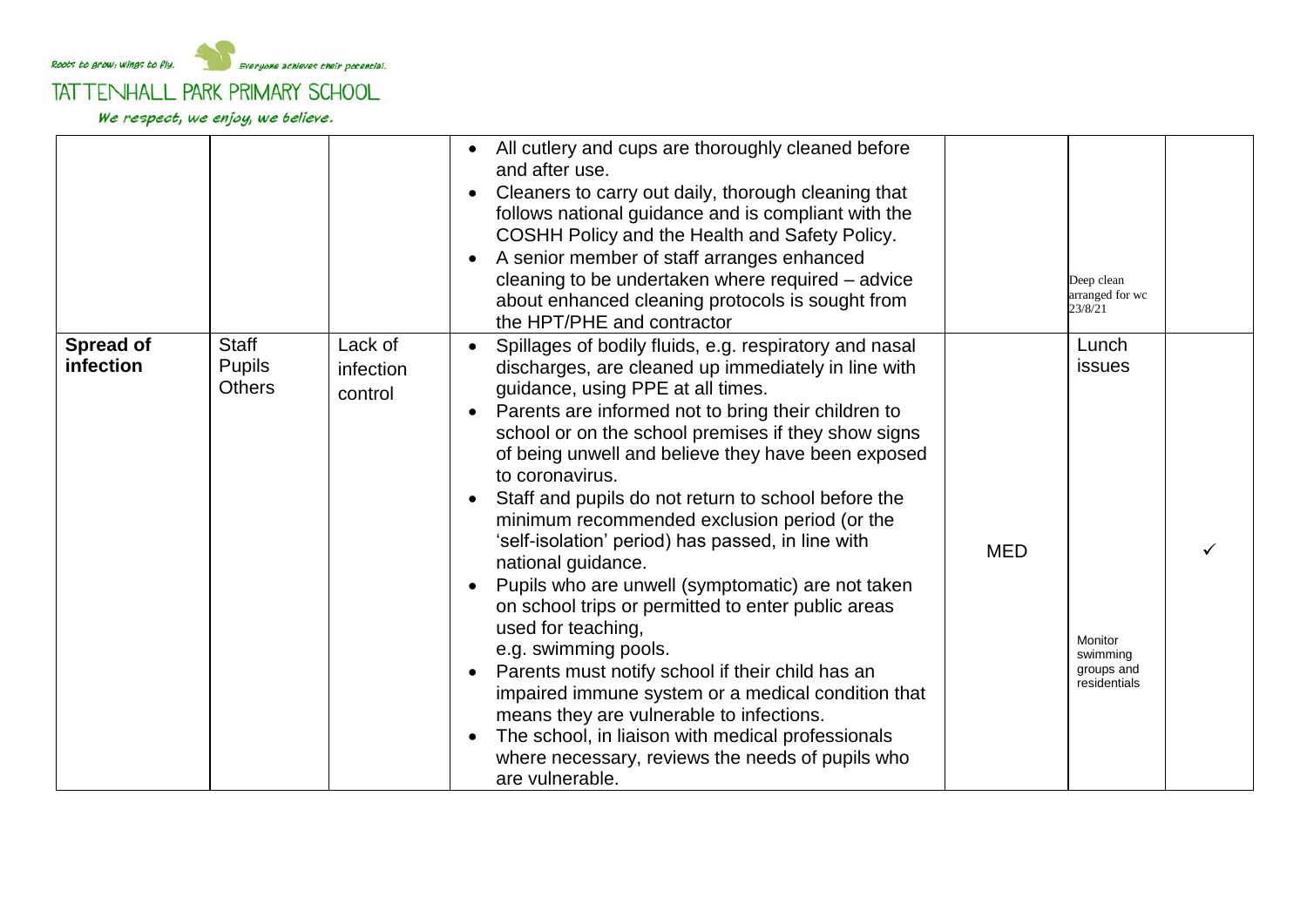

|                                           |                               |                      | Any additional provisions for pupils who are<br>vulnerable will be put in place agreed by the<br>Headteacher, in liaison with the pupil's parents and<br>class teacher, if necessary.                                                                                                                                                                                                                                                                                                                                                                                                                                                                                                                     |            |                                                                                                                                                                                                                               |   |
|-------------------------------------------|-------------------------------|----------------------|-----------------------------------------------------------------------------------------------------------------------------------------------------------------------------------------------------------------------------------------------------------------------------------------------------------------------------------------------------------------------------------------------------------------------------------------------------------------------------------------------------------------------------------------------------------------------------------------------------------------------------------------------------------------------------------------------------------|------------|-------------------------------------------------------------------------------------------------------------------------------------------------------------------------------------------------------------------------------|---|
| <b>Classroom</b><br>management            | <b>Pupils</b><br><b>Staff</b> | Infection<br>control | Class teachers and TA support to no longer<br>operate purely from the front of the classroom -<br>mobility of all staff to be a key element.<br>It is no longer required for forward facing tables -<br>care should still be taken on table management in a<br>classroom setting.<br>Outbreak management plans cover the possibility of<br>reintroduction of restrictions on mixing for a<br>temporary period in case of local outbreak.<br>We will revert back to previous control measures in<br>the event of a local outbreak ie logistics from March<br>2021 including staggered start / finishes and class<br><b>Bubble maintenance</b><br>Continue to use a cautious approach with<br>arrangements. | MED        | Table<br>grouping -<br>allows for<br>greater<br>staff<br>movement<br>around the<br>class &<br>interaction /<br>AfL<br>Contingency<br>plan in place<br>resumption<br>of March 21<br><b>Risk</b><br>Assessment<br>and logistics |   |
| <b>Assemblies</b><br>and singing          | <b>Pupils</b><br>Staff        | Infection<br>Control | There are no restrictions in place for holding<br>assemblies and singing in the school hall.                                                                                                                                                                                                                                                                                                                                                                                                                                                                                                                                                                                                              |            | Whole<br>school<br>assemblies<br>to resume                                                                                                                                                                                    |   |
| <b>Playtime and</b><br>using<br>equipment | <b>Pupils</b><br><b>Staff</b> | Infection<br>Control | Previous playtimes and groups can be reinstated and<br>$\bullet$<br>no restrictions in place regarding using and sharing<br>play equipment.                                                                                                                                                                                                                                                                                                                                                                                                                                                                                                                                                               | <b>MED</b> | See<br>above                                                                                                                                                                                                                  | ✓ |
| <b>Lunchtimes</b>                         | <b>Pupils</b><br><b>Staff</b> | Infection<br>Control | Lunchtime arrangements can revert back to previous<br>arrangements.<br>Tables must still be cleaned on a regular basis<br>throughout dinner time activities, between different<br>groups entering the hall.<br>Contingency plan We will revert back to previous<br>$\bullet$<br>control measures inthe event of a local outbreak ie<br>logistics from March2021- restricted groups in hall,<br>pupils eating in classrooms.                                                                                                                                                                                                                                                                               | <b>MED</b> | Use of<br>school hall<br>for<br><b>lunchtimes</b><br>to resume                                                                                                                                                                |   |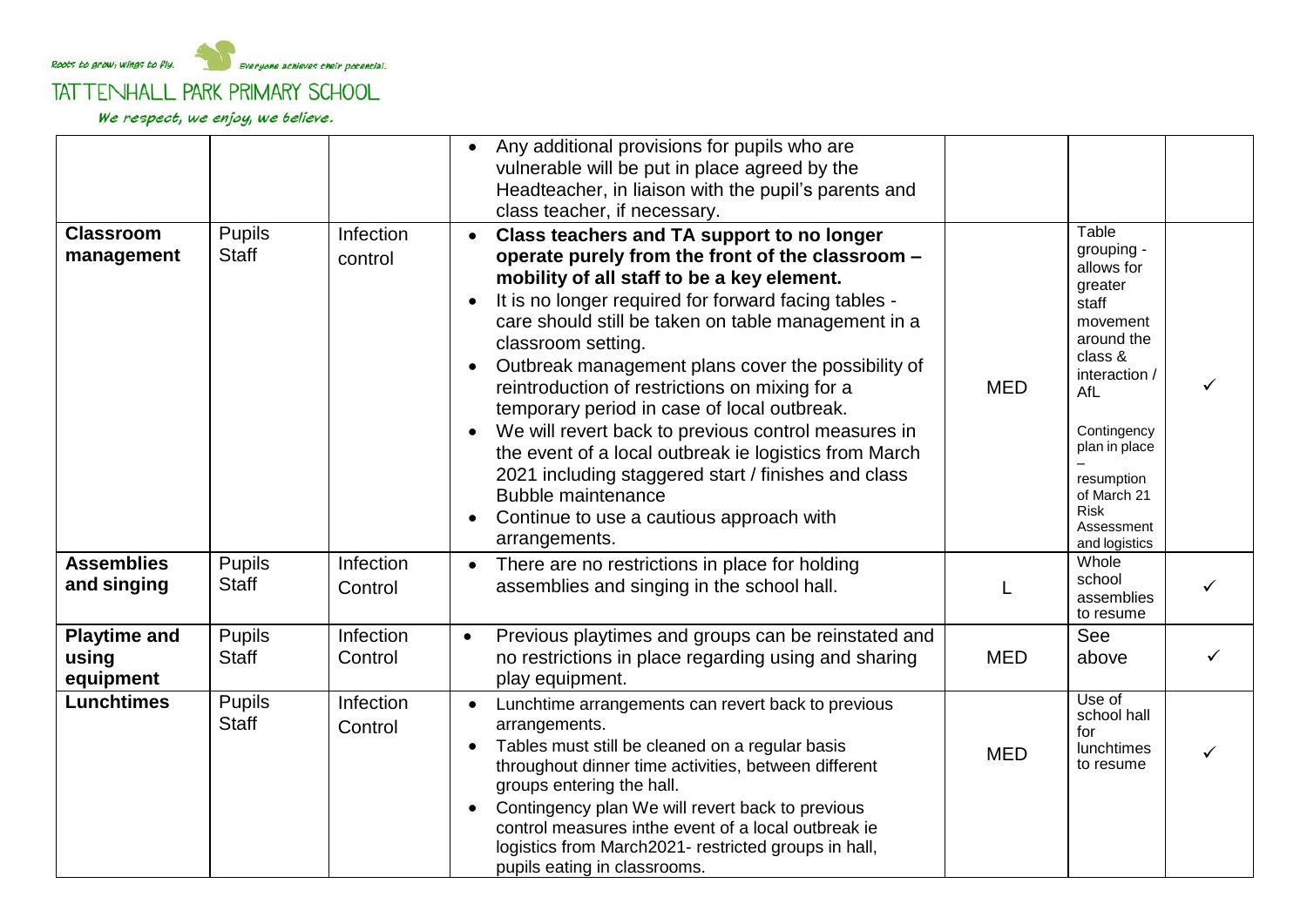

| <b>Personal</b><br><b>Protective</b><br><b>Equipment</b><br><b>Face</b><br><b>Coverings</b> | Pupils<br><b>Staff</b><br><b>Visitors</b><br>Parents | Infection<br>control    | Face coverings are no longer advised for staff<br>and visitors in classrooms / communal areas<br>It is recommended that face masks are worn in<br>$\bullet$<br>enclosed and crowded spaces where you may come<br>into contact with people you don't normally meet.<br>This includes dedicated transport to school. Staff<br>may wish to continue to use them when dismissing<br>pupils and if they come into contact with large<br>groups of people.<br>• HT will meet with staff who feel they are vulnerable<br>to discuss how they may be supported.<br>School will follow director of PH advice in cases of<br>local outbreak.<br>School will put into place any actions / precautions<br>advised by local HPT.<br>https://www.gov.uk/government/publications/safe-<br>working-in-education-childcare-and-childrens-<br>social-care | <b>MED</b> |       |  |
|---------------------------------------------------------------------------------------------|------------------------------------------------------|-------------------------|-----------------------------------------------------------------------------------------------------------------------------------------------------------------------------------------------------------------------------------------------------------------------------------------------------------------------------------------------------------------------------------------------------------------------------------------------------------------------------------------------------------------------------------------------------------------------------------------------------------------------------------------------------------------------------------------------------------------------------------------------------------------------------------------------------------------------------------------|------------|-------|--|
| <b>III Health</b>                                                                           | Staff<br><b>Pupils</b><br><b>Others</b>              | Coronavirus<br>Symptoms | Staff are informed of the symptoms of possible<br>$\bullet$<br>coronavirus infection, e.g. a cough, loss or change to<br>sense of smell or taste and high temperature and are<br>kept up-to-date with national guidance about the<br>signs, symptoms and transmission of coronavirus.<br>Any pupil or member of staff who displays signs of<br>being unwell with COVID symptoms, a persistent<br>cough, fever or a loss / change to sense of smell or<br>taste, and believes they have been exposed to<br>coronavirus, is immediately taken out of the class<br>and placed in an area where they will not come into<br>contact with others and are supervised at all times.<br>For pupils the relevant member of staff calls for<br>emergency assistance (JH) immediately if pupils'<br>symptoms worsen.                                | <b>MED</b> | 09/21 |  |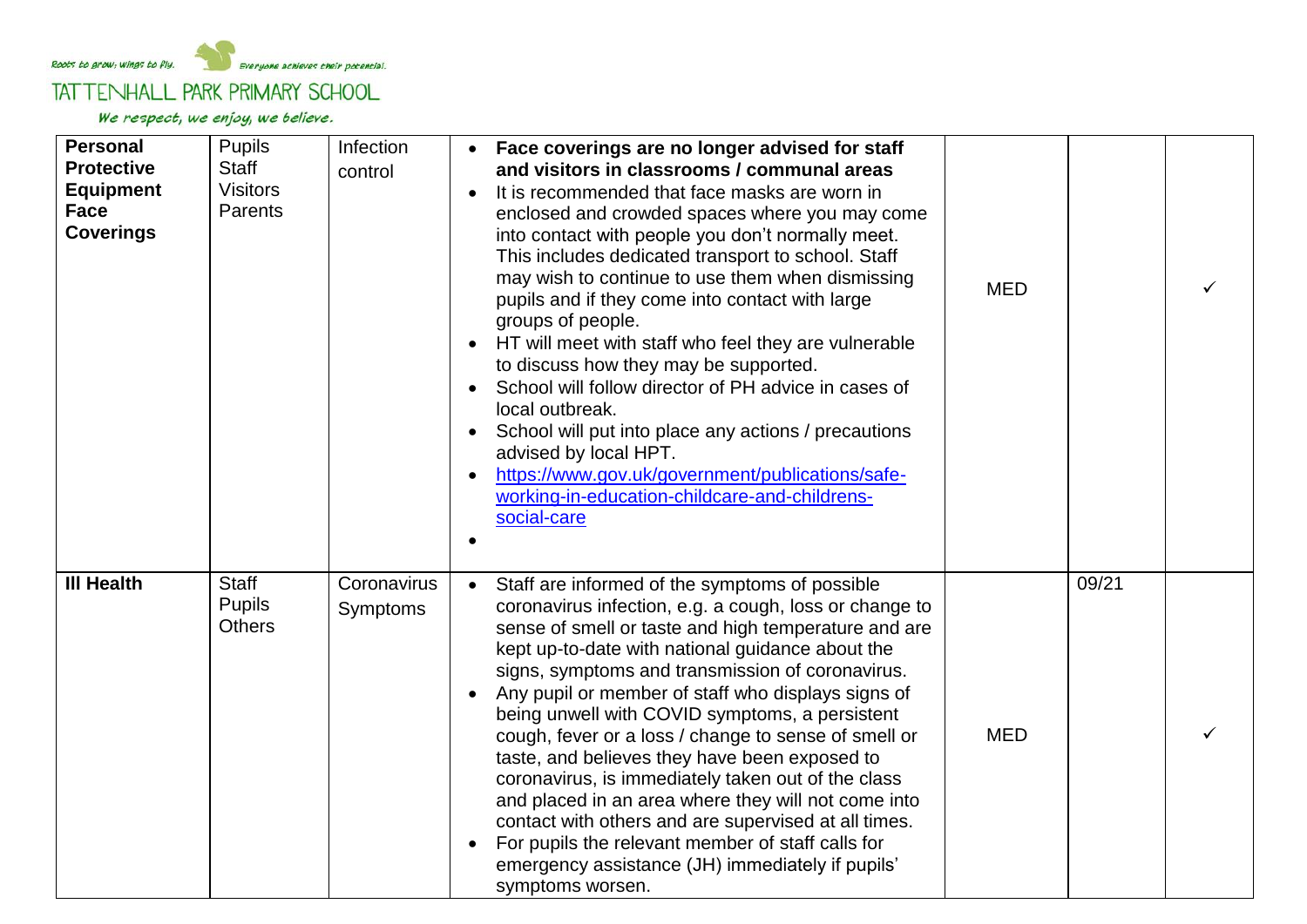.<br>Everyone achieves cheir pocencial. Roots to grow, wings to fly. TATTENHALL PARK PRIMARY SCHOOL

|                                               |                        |                      | The parents of unwell pupils are informed as soon as<br>possible of the situation by JH/FD/YM/LH.<br>Where contact with a pupil's parents cannot be<br>made, appropriate procedures are followed in<br>accordance with governmental guidance.<br>Unwell pupils waiting to go home are kept in an area<br>where they can be socially distanced from others.<br>Areas used by unwell staff and pupils who need to go<br>home are appropriately cleaned once vacated, using<br>a disinfectant and care to be taken when cleaning all<br>hard surfaces.<br>If unwell pupils and staff are waiting to go home, they<br>are instructed to use different toilets to the rest of the<br>school (disabled toilet by school main entrance) to<br>minimise the spread of infection.<br>Pupils who display signs of infection are taken home<br>as soon as practicable, by parents – parents are<br>advised to contact NHS 111 immediately or 999 if the<br>child becomes seriously ill / their life is at risk.<br>Members of staff who display signs of infection are<br>sent home immediately and are advised to contact<br>NHS 111 immediately or call 999 if they become<br>seriously ill or their life is at risk.<br>Any medication given to ease the unwell individual's<br>symptoms, e.g. Paracetamol, is administered in<br>accordance with the Administering Medications<br>Policy. Parental consent must be sought. |            |  |
|-----------------------------------------------|------------------------|----------------------|---------------------------------------------------------------------------------------------------------------------------------------------------------------------------------------------------------------------------------------------------------------------------------------------------------------------------------------------------------------------------------------------------------------------------------------------------------------------------------------------------------------------------------------------------------------------------------------------------------------------------------------------------------------------------------------------------------------------------------------------------------------------------------------------------------------------------------------------------------------------------------------------------------------------------------------------------------------------------------------------------------------------------------------------------------------------------------------------------------------------------------------------------------------------------------------------------------------------------------------------------------------------------------------------------------------------------------------------------------------------------------------------------------------------|------------|--|
| <b>Autumn Term</b><br>Asymptomatic<br>testing | <b>Pupils</b><br>Staff | Infection<br>Control | No testing is required of Primary age children<br>Staff should re-start twice weekly home tests from<br>Tues 31st until the end of September when this will<br>be reviewed. Tests completed on Monday morning<br>and Thursday.                                                                                                                                                                                                                                                                                                                                                                                                                                                                                                                                                                                                                                                                                                                                                                                                                                                                                                                                                                                                                                                                                                                                                                                      | <b>MED</b> |  |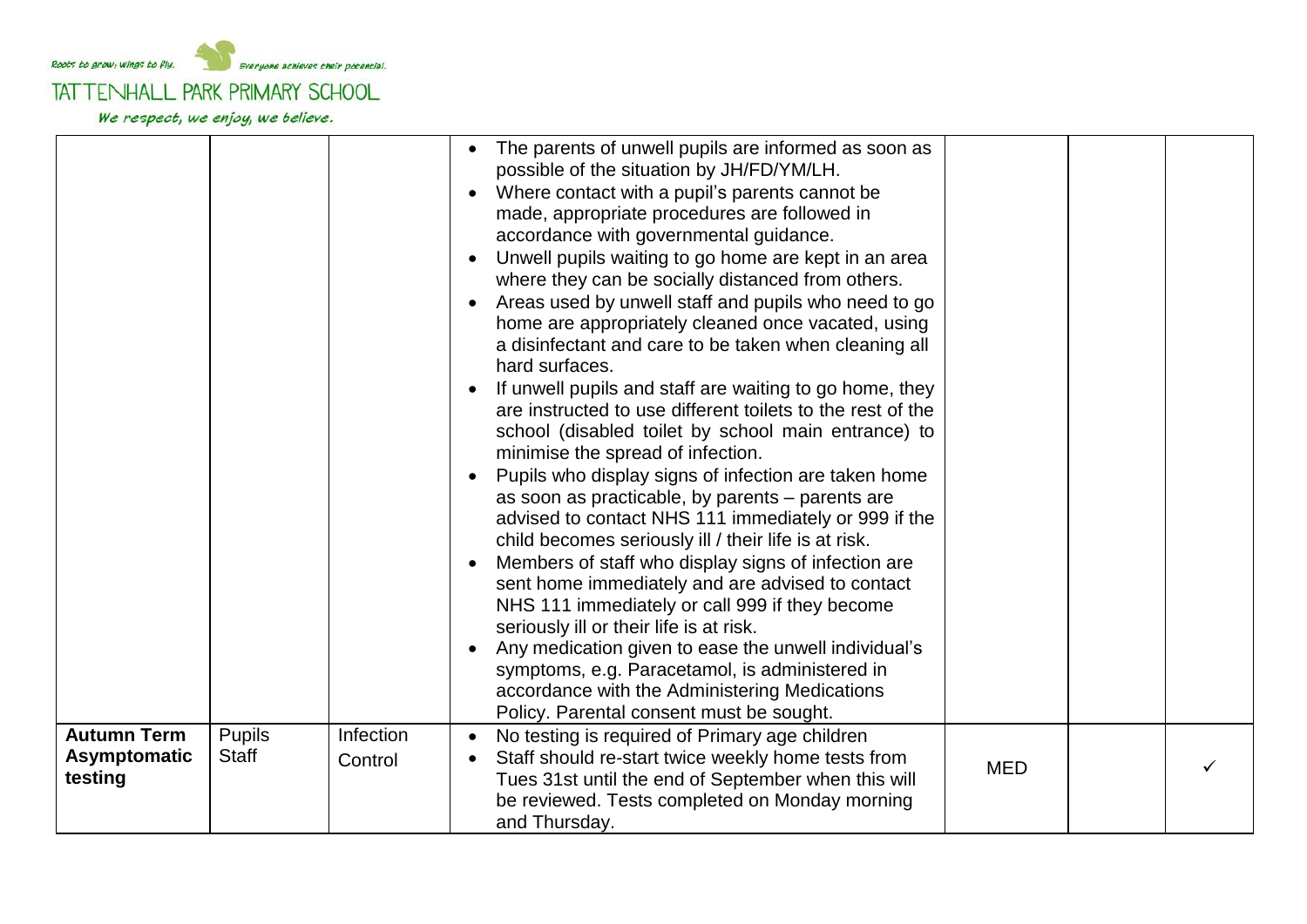

| <b>Positive Cases</b>                           | <b>Pupils</b><br>Staff                         | Infection<br>control            | School no longer need to do contact tracing as close<br>contacts will be identified via NHS Test and Trace.<br>• School will support NHS Test and Trace if required to<br>help identify close contacts<br>From 16th August 2021<br>From 16 August 2021, children under the age of 18<br>years old will no longer be required to self-isolate if<br>contacted by NHS Test and Trace as a close contact<br>of a positive COVID-19 case.<br>Instead, children will be contacted by NHS Test and<br>Trace, informed they are a close contact and advised<br>to take a PCR test.<br>All individuals are encouraged to take a PCR test if<br>advised to do so.<br><b>Staff / Pupils</b><br>with a positive lateral flow test result should self-<br>isolate in line with the stay at home guidance and get<br>a PCR test to check if they have COVID-19 continue<br>to self-isolate<br>If the PCR test is taken within 2 days of the positive<br>lateral flow test, and is negative, it overrides the self-<br>test and the pupils/staff can return to school as long<br>as there are no COVID-19 symptoms | <b>MED</b> |  |
|-------------------------------------------------|------------------------------------------------|---------------------------------|------------------------------------------------------------------------------------------------------------------------------------------------------------------------------------------------------------------------------------------------------------------------------------------------------------------------------------------------------------------------------------------------------------------------------------------------------------------------------------------------------------------------------------------------------------------------------------------------------------------------------------------------------------------------------------------------------------------------------------------------------------------------------------------------------------------------------------------------------------------------------------------------------------------------------------------------------------------------------------------------------------------------------------------------------------------------------------------------------|------------|--|
| Poor<br>management<br>of infectious<br>diseases | <b>Staff</b><br><b>Pupils</b><br><b>Others</b> | Lack of<br>infection<br>control | Staff are instructed to monitor themselves and others<br>and look for similar symptoms if a pupil or staff<br>member has been sent home with suspected<br>coronavirus.<br>Staff are vigilant and report concerns about their<br>own, a colleague's or pupil's symptoms to the<br>Headteacher as soon as possible.                                                                                                                                                                                                                                                                                                                                                                                                                                                                                                                                                                                                                                                                                                                                                                                    | <b>MED</b> |  |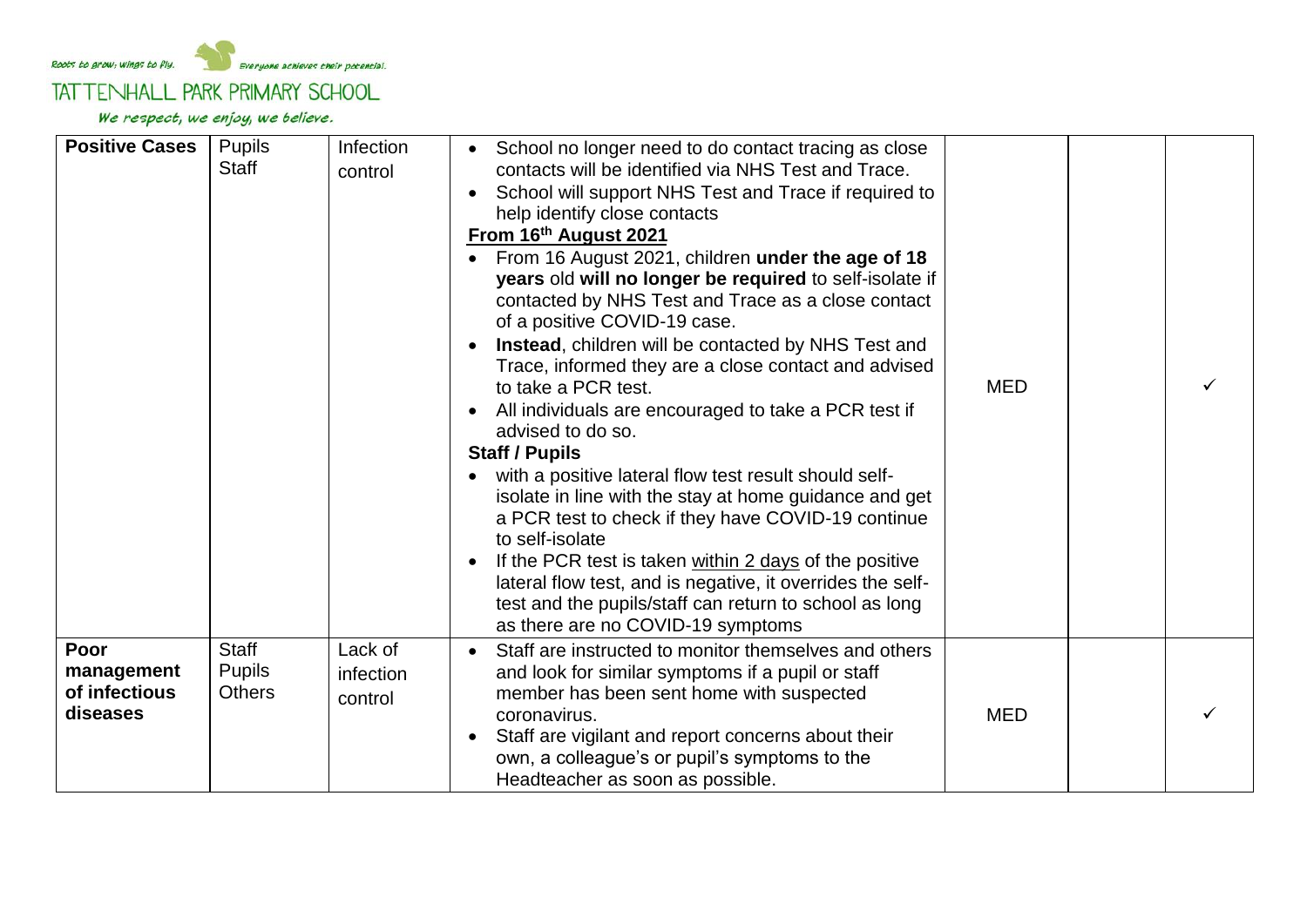.<br>Everyone achieves cheir pocencial. Roots to grow, wings to fly.

TATTENHALL PARK PRIMARY SCHOOL

|                                             |                                                |                            | The school is consistent in its approach to the<br>management of suspected and confirmed cases of<br>coronavirus.<br>The school is informed by pupils' parents when<br>$\bullet$<br>pupils return to school after having coronavirus -<br>school informs relevant staff.<br>Staff inform the Headteacher when they plan to<br>return to work after having coronavirus.<br>JH and KW monitors the cleaning standards of<br>school cleaning contractors and discusses any<br>additional measures required with regards to<br>managing the spread of coronavirus.                                                                                                                                                                                         |            |  |
|---------------------------------------------|------------------------------------------------|----------------------------|--------------------------------------------------------------------------------------------------------------------------------------------------------------------------------------------------------------------------------------------------------------------------------------------------------------------------------------------------------------------------------------------------------------------------------------------------------------------------------------------------------------------------------------------------------------------------------------------------------------------------------------------------------------------------------------------------------------------------------------------------------|------------|--|
| Lack of<br>communicatio<br>n                | <b>Staff</b><br><b>Pupils</b><br><b>Others</b> | Unsafe<br><b>Practices</b> | Office staff to complete register check, collating<br>information on absent pupils. Phone calls home<br>should be undertaken by 10am if there has been<br>no parental notification of why a child is absent.<br>HT/DHT complete DfE Education setting status<br>online<br>Staff report immediately to the Headteacher about<br>cases of suspected coronavirus, even if they are<br>unsure - do not act independently.<br>The Headteacher contacts the local HPT or follows<br>advice given from and discusses if any further action<br>needs to be taken.<br>School puts into place any actions or precautions<br>advised by their local HPT.<br>Schools keep staff and parents updated about<br>changes to infection control procedures if necessary. | <b>MED</b> |  |
| <b>Admitting</b><br>children into<br>school | <b>Pupils</b><br><b>Staff</b>                  | Infection<br>Control       | In most cases, parents and carers will agree that a<br>pupil with symptoms should not attend the school,<br>given the potential risk to others. If a parent or carer<br>insists on a pupil attending your school, we can take<br>the decision to refuse the pupil if, in our reasonable<br>judgement, it is necessary to protect pupils and staff<br>from possible infection with COVID-19.                                                                                                                                                                                                                                                                                                                                                            | <b>MED</b> |  |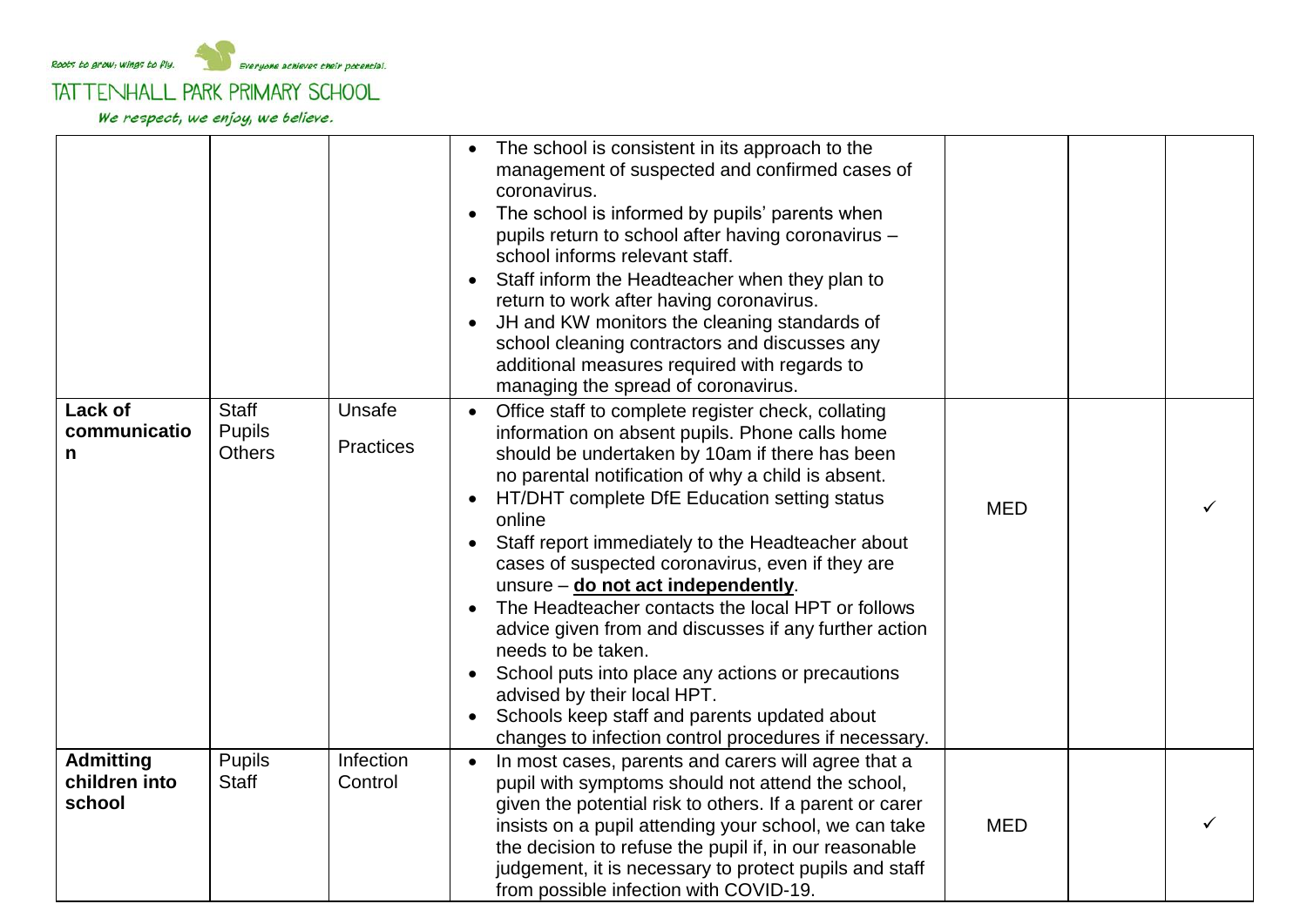

|                                           |                        |                      | Decision needs to be considered in light of all the<br>circumstances and current PH advice.                                                                                                                                                                                                                                                                                                                                                                                                                                                                                                                                                                                                                                                                                                                                                                                                                                              |            |  |
|-------------------------------------------|------------------------|----------------------|------------------------------------------------------------------------------------------------------------------------------------------------------------------------------------------------------------------------------------------------------------------------------------------------------------------------------------------------------------------------------------------------------------------------------------------------------------------------------------------------------------------------------------------------------------------------------------------------------------------------------------------------------------------------------------------------------------------------------------------------------------------------------------------------------------------------------------------------------------------------------------------------------------------------------------------|------------|--|
| <b>CEV children</b>                       | <b>Pupils</b><br>Staff | Infection<br>control | All CEV children should attend their education setting<br>unless they are one of the very small number of<br>children under paediatric / specialist care who have<br>been advised not to attend                                                                                                                                                                                                                                                                                                                                                                                                                                                                                                                                                                                                                                                                                                                                          | <b>MED</b> |  |
| <b>Admitting</b><br>people into<br>school | <b>Pupils</b><br>Staff | Infection<br>control | Pupils, staff and other adults <b>should not</b> come into<br>school if they have symptoms, have had a positive<br>test result or have been instructed to quarantine<br>Staff or pupils within the school who appear to have<br>COVID-19 symptoms are sent home, advised to<br>avoid using public transport and, wherever possible,<br>be collected by a member of their family or<br>household and to follow PH advice<br>In the case of a pupil awaiting collection, they should<br>be taken to a room away from other pupils and<br>supervised<br>If the member of staff is in close contact with the<br>child then they should wear appropriate PPE<br>Fresh air ventilation if possible<br>Any rooms that have been used for this purpose<br>should be cleaned when vacated<br>As households follow PHE guidance with possible or<br>confirmed COVID-19 infection, then siblings within<br>school will be identified and sent home. | <b>MED</b> |  |
| <b>Staff CEV</b>                          | <b>Staff</b>           | Infection<br>control | CEV people are no longer advised to shield but<br>may wish to take extra precautions to protect<br>themselves and follow the practical steps set out in<br>guidance to minimise the risk of exposure to the virus                                                                                                                                                                                                                                                                                                                                                                                                                                                                                                                                                                                                                                                                                                                        | <b>MED</b> |  |